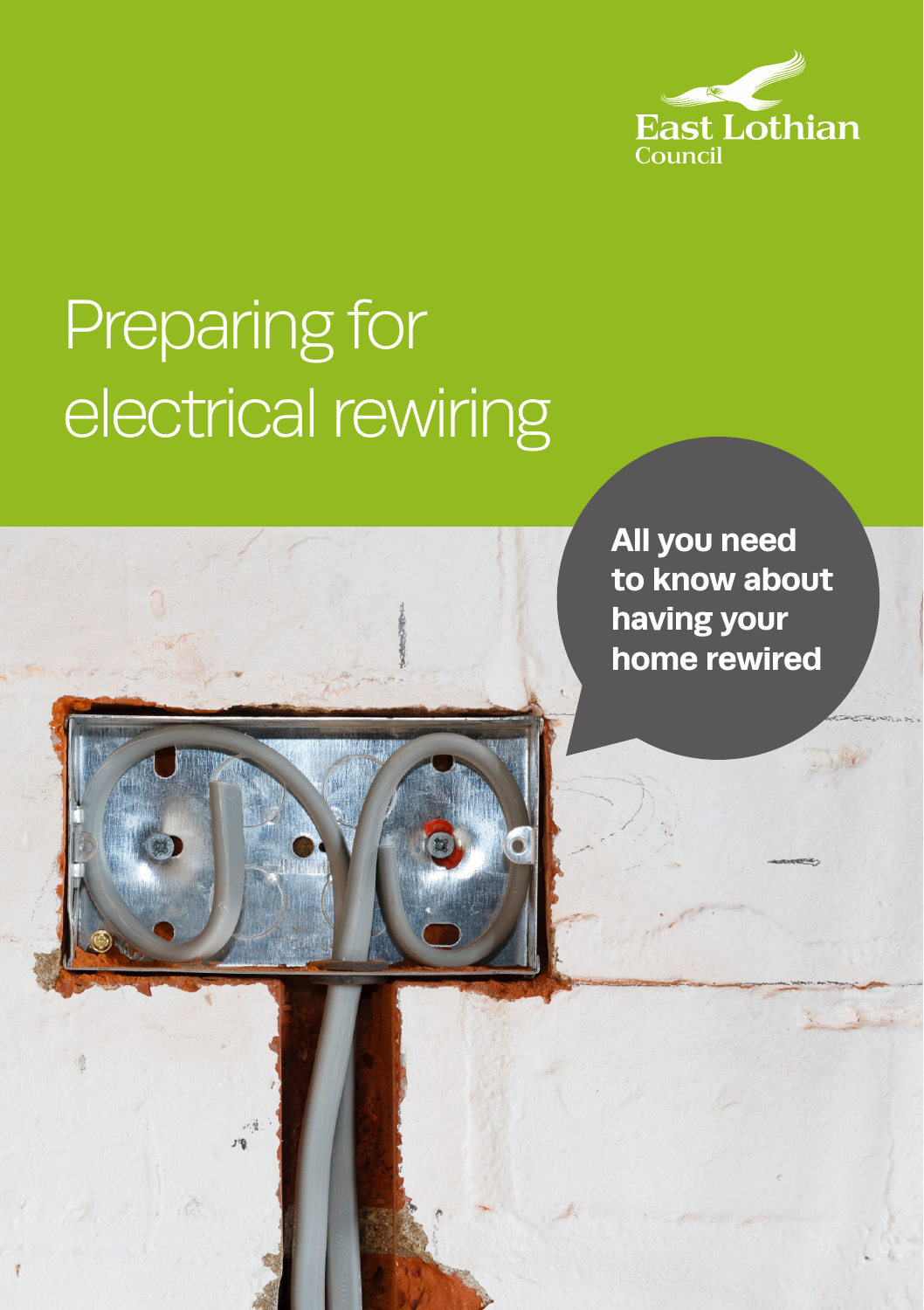Your home requires to be rewired within the next six months. Rewiring involves major intrusive work, which will cause disruption to your home. This leaflet lets you know what to expect.

### **Contents**

| About rewiring                                                                                               |                       |
|--------------------------------------------------------------------------------------------------------------|-----------------------|
| How long will it take?                                                                                       | 3                     |
| Preparing for rewiring<br>What we may need to do before rewiring<br>What you will need to do before rewiring | 4<br>$\boldsymbol{4}$ |
| Rewiring day                                                                                                 | 7                     |
| After rewiring                                                                                               | 7                     |
| Get in touch                                                                                                 | 8                     |

#### **Privacy Notice**

East Lothian Council is committed to processing data in accordance with its responsibilities under the General Data Protection Regulations (GDPR).

East Lothian Council will ensure that personal data passed to East Lothian Council approved contractors are adequate, relevant and limited to what is necessary in relation to carrying out works, ensuring information is held only for the duration of the works.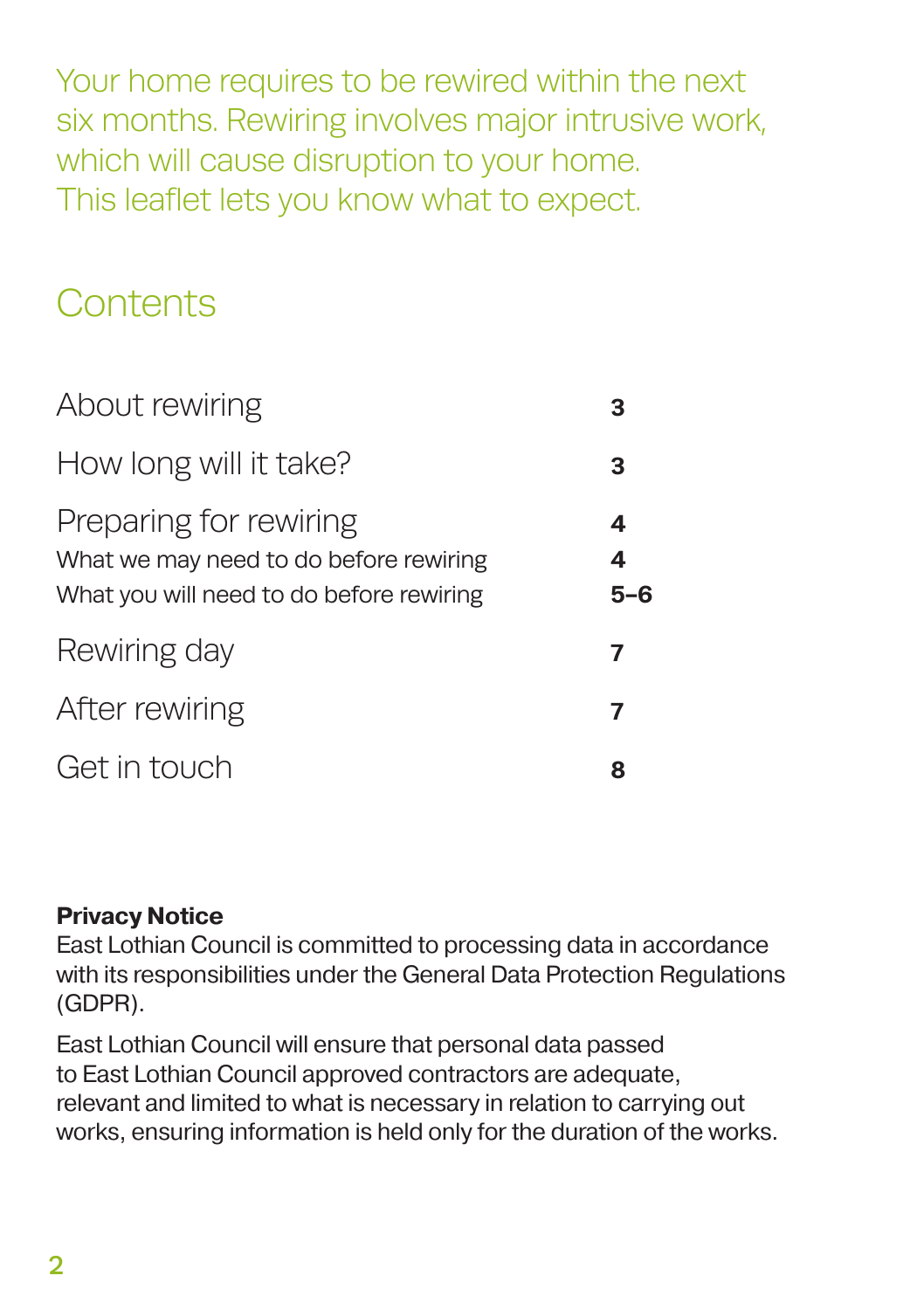# About rewiring

Rewiring involves the replacement of all existing wiring and accessories including power sockets, switches, light fittings and fuse board and may include:

- **channels being cut into solid walls**
- **•** holes being cut into plasterboard
- **breaching tiles in kitchens and bathrooms**
- **lifting floor boards to run cables**
- **•** removing skirting boards
- **running cables in attics**

Work will be carried out in every room of your house. Following the advice in this booklet will help prevent any accidental damage or breakage to items in your home. It will also allow our team to work without obstruction. Our tradespersons will use dustsheets, but it is unavoidable that dust and debris will be dispersed.

### How long will it take?

The work normally takes no longer than one day. Our Trades Supervisor will advise you of any delays. For health and safety reasons, you will need to leave your home on the day of the rewiring work in order for it to be carried out.

### What we will arrange

We will arrange and pay for a removal service to store your furniture during rewiring. We can also provide boxes to help with packing in advance of the work taking place. If you need your furniture to be kept for longer than the duration of the works, you can arrange this directly with the removal firm. You will need to pay for this additional storage time.

We will arrange for your carpets to be lifted and taken to storage, and for them to be refitted after rewiring work is completed. Please be aware that in some instances where carpets have been in place for many years, the carpet or underlay can disintegrate on being lifted. If this happens it may not be possible to re-lay the carpet or underlay and you will be responsible for supplying and fitting a replacement.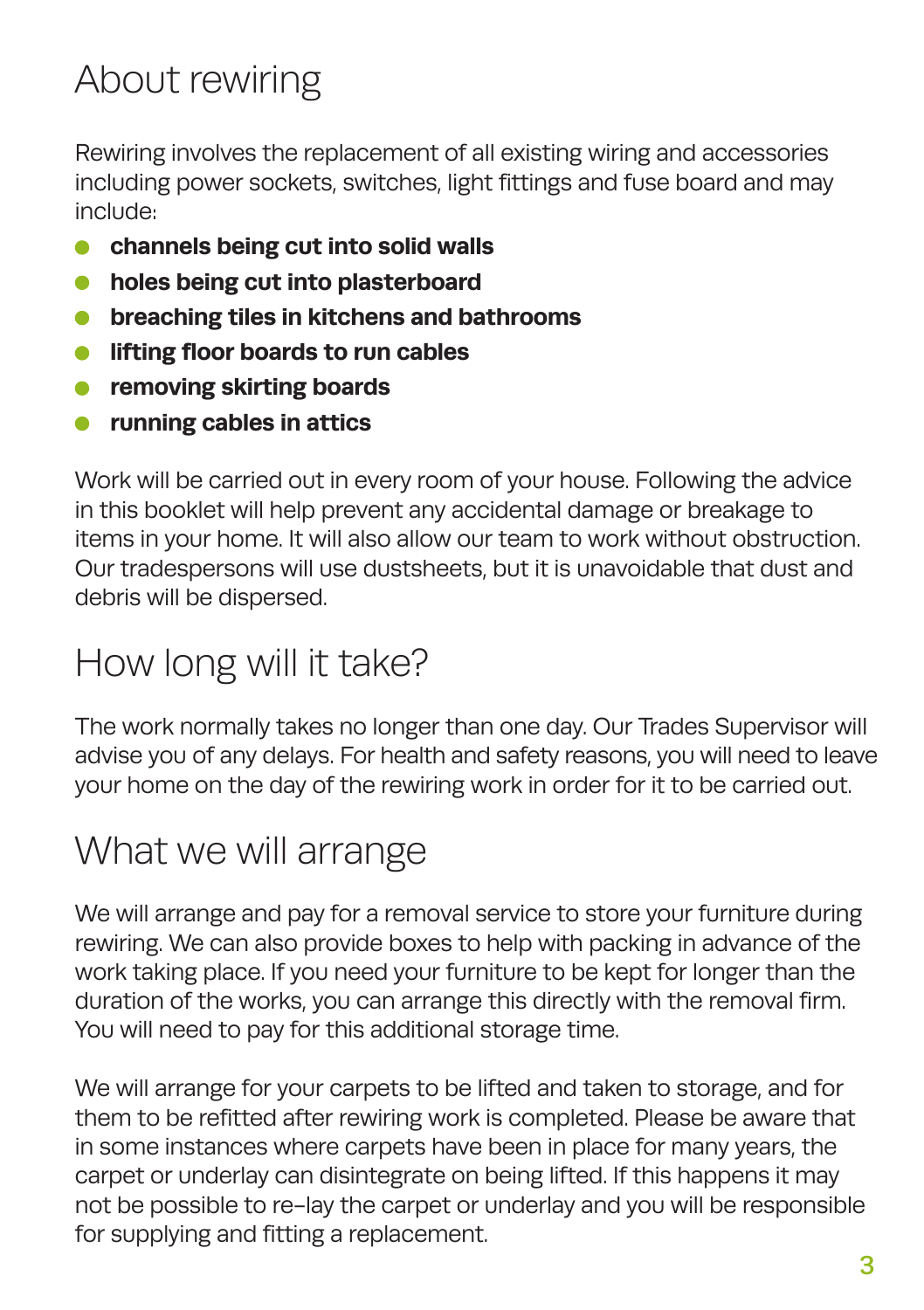# Preparing for rewiring

#### **Before we can begin rewiring we may need to carry out some surveys:**

#### **• Property survey**

We will write to you to arrange an appointment for the Trades Supervisor to visit and survey your home. During this appointment we will discuss the extent of rewiring works required and what you will need to do before work can begin. We will also give you a timetable for the rewiring work so that you can make the necessary arrangements in advance.

#### **Kitchen survey**

If you are also getting a new kitchen installed, we will carry out a kitchen survey. Please refer to our leaflet '*Preparing for your kitchen replacement*' for more information.

#### **Asbestos survey**

If your home has not been previously surveyed, we will carry out an asbestos survey. A specialist contractor will contact you to arrange a suitable time to do this, and if any work is required, this will be explained to you by the contractor.

If your property also requires a Scottish Power isolator switch to be fitted, Scottish Power will contact you directly to arrange this. If your home requires a heating upgrade or any other major improvement works, these will be arranged to take place at the same time to minimise disruption and inconvenience.

## Electrical sockets, switches and light pendants

During the property survey, we will discuss with you the number of sockets that will be installed in each room. We will make an effort to install these sockets as near to where you would like us to fit them.

The following will be provided as a minimum:

- **Kitchen** 3 double sockets and 2 single sockets controlled by an above-worktop switch. A fan will also be fitted.
- **Living Room** 5 double sockets, including 2 set behind the TV area.
- **Bedrooms** 3 double sockets.
- **Hall** 1 double socket (at the top and bottom, where applicable).  $\bullet$
- **Bathroom** A fan will be fitted. A shower switch and cable will also be fitted for future planned works.
- **Outside lights** these will be installed where required.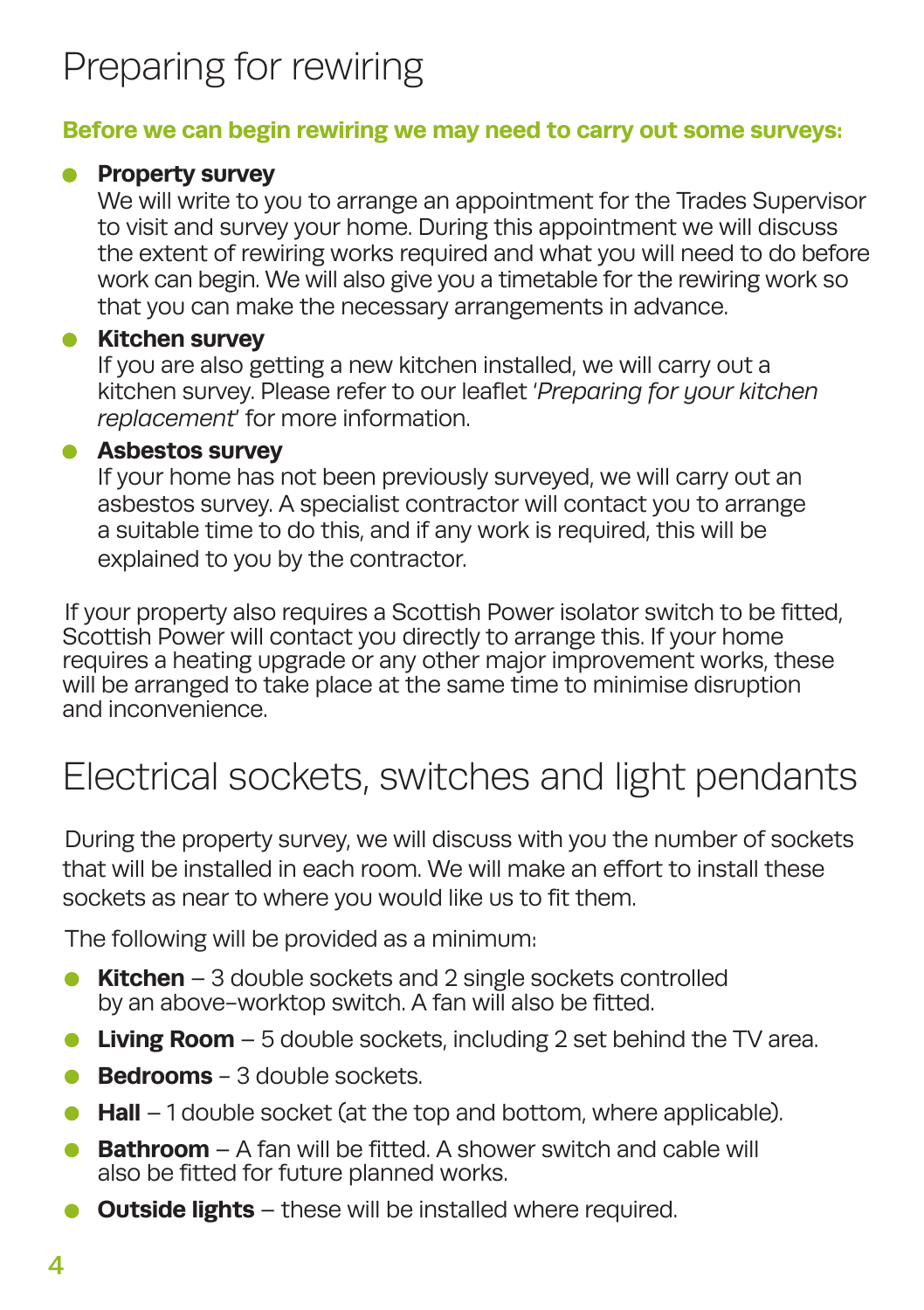If you have any concerns or queries please discuss this with the Trades Supervisor when they visit.

**Before rewiring day you will need to:**

#### **Lift floor coverings**

The Trades Supervisor will advise you of the floor coverings you need to remove at his visit. This may include laminate/wooden flooring, vinyl, ceramic tiles. We will arrange for your carpets to be lifted and taken into storage. Any stair carpet will remain in your home and will be covered with plastic sheeting for protection.

#### **Clear your rooms**

Rooms must be cleared as much as possible to prevent any accidental damage to your furniture and to minimise obstruction to rewiring works. You may be left with some furniture as it may not be possible to remove some items such as large sofas or wardrobes. All large electrical appliances (e.g. washing machines, dishwashers, cookers etc) will be left and should be stored safely where they will not be damaged.

#### **• Remove and pack all household items**

You must remove and pack all your household items such as clocks, mirrors, pictures, ornaments, lamps and lampshades, books and DVDs. Our removal contractor can provide boxes to help with packing.

#### **Clear attic space and lift its flooring**

You must ensure that the attic is cleared of all stored items and furniture, and any flooring is lifted.

#### **Clear and empty your kitchen units**

If your home is being fitted with a new kitchen, you must empty your kitchen units so that they are ready to be removed on the rewiring date. If you are not getting a new kitchen fitted, you will still need to clear the floor and units of all breakable items. White goods e.g. fridges, freezers, cookers are not taken into storage and will remain in the kitchen. If you have a fridge or freezer that is not visible (because it is kept in a cupboard or outhouse, for example), remember to tell us during the property survey. Although the electrical supply will be switched off during the rewiring, it won't be long enough to defrost your fridge or freezer.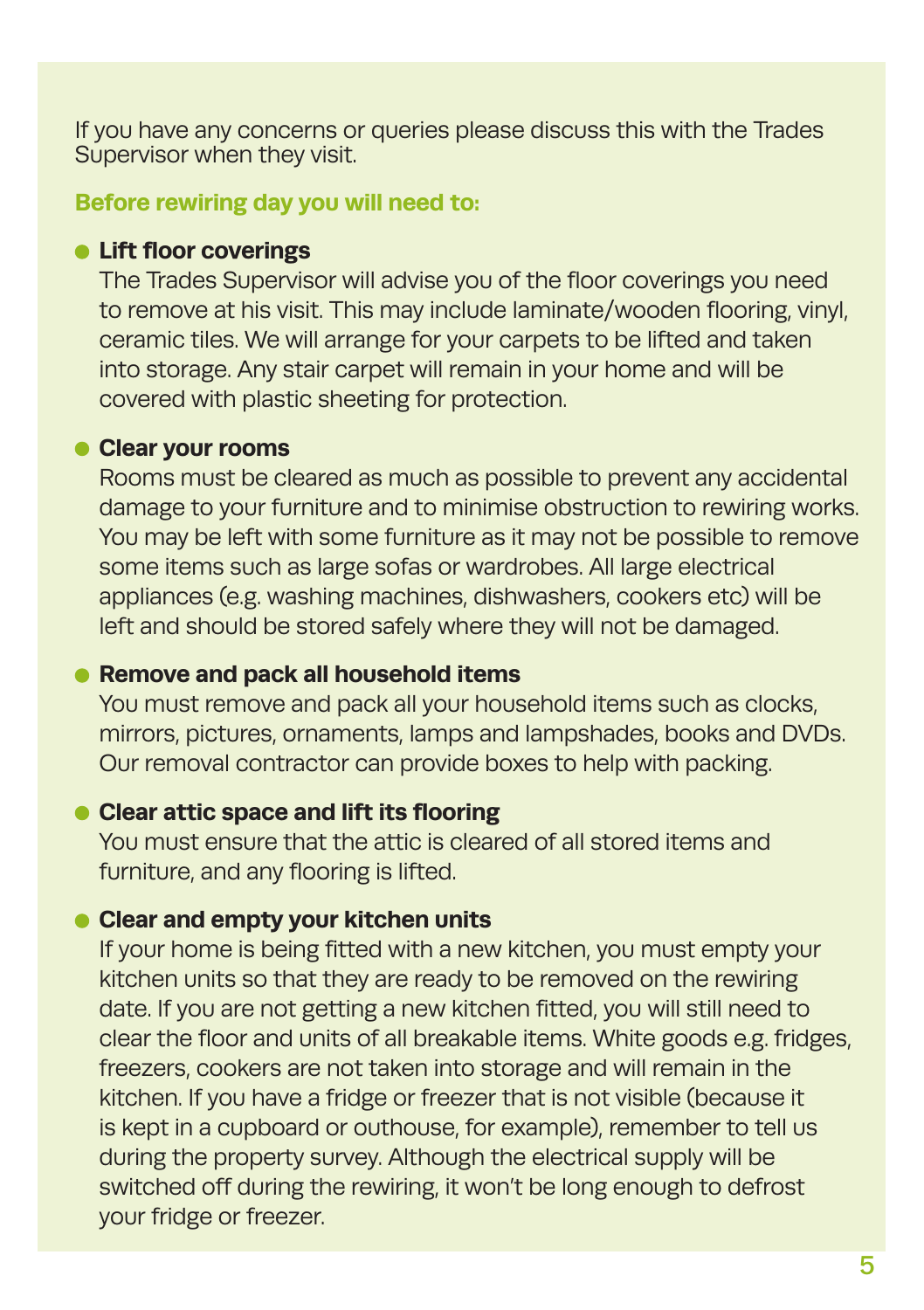#### **Other important issues**

#### **Outbuildings**

If you have any outbuildings that have an electrical supply, please inform our Trades Supervisor before rewiring work begins. You may need to employ your own qualified electrician to reconnect any electrical supply to an outbuilding or area outwith your home. Prior permission must be obtained for this, and relevant test certificates will need to be submitted to East Lothian Council for this work.

#### **DIY electrical fittings**

If you have installed any of your own electrical works e.g. doorbells or showers, we will incorporate these into our rewiring works. Please note that all equipment and fittings must meet relevant British Standards, and we will disconnect any DIY wiring work that is deemed unsafe or does not meet current legislation.

#### **Gas appliances and cooker hoods**

If you are getting a new kitchen fitted and you have bought a new gas cooker or hob to be installed at the same time, you must:

- 1. Write to the Central Heating Team, Penston House, Macmerry Industrial Estate, EH33 1EX for permission to install the appliance, and
- 2. Have the new gas appliances fitted by an engineer that is registered by Gas Safe. Our tradespersons and contractor will not fit a new gas appliance.

We will not fit a new or existing cooker hood as part of the rewiring programme. Where applicable, you should make the necessary arrangements to remove and refit your cooker hood prior to the start date for the rewiring work.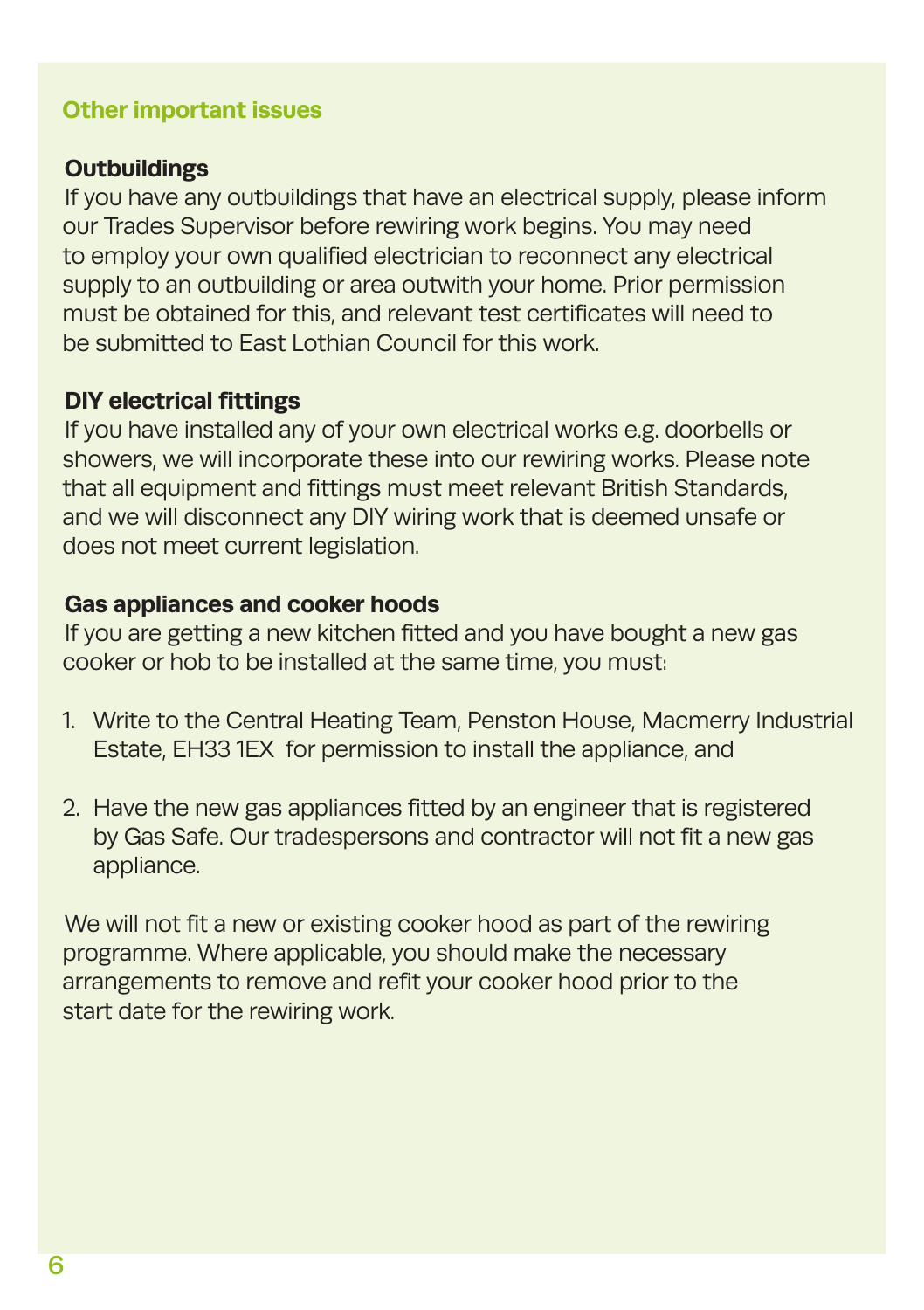# Rewiring day

On the day of the rewiring our tradespersons will arrive at your home between 7.30am and 8am. They will be wearing a uniform with the East Lothian Council logo and will wear identification badges.

We kindly ask that you and other residents do not smoke while our employees are meeting with you or carrying out works in your home, and ideally for one hour before any pre-arranged visits.

We will keep your home secure at all times. We will also clear away any debris at the end of the working day. All electrical work is carried out to meet current BS7671 IEE Wiring Regulations, Building (Scotland) Regulations and the Council's own Rewiring Standard.

#### **Remember** - Before rewiring work starts, you must have completed all points listed on page 5.

East Lothian Council takes no responsibility for damage caused to furniture or other items that have not been removed prior to the rewiring work.

### After the work is completed

**Cleaning up** East Lothian Council Building Cleaning Services will call at your home on the afternoon of your rewiring day to clear away any dust or debris.

**Snagging** If there are any 'snagging issues' (minor faults that need fixed), we aim to complete these on the Friday following the rewiring.

#### **Decorating allowance**

The council will pay you an allowance towards the costs of redecoration. You will be informed of this at the Trades Supervisor's visit. The amount provided is dependent on the size of your property, and will be paid by cheque or BACS within four to six weeks after work has been completed.